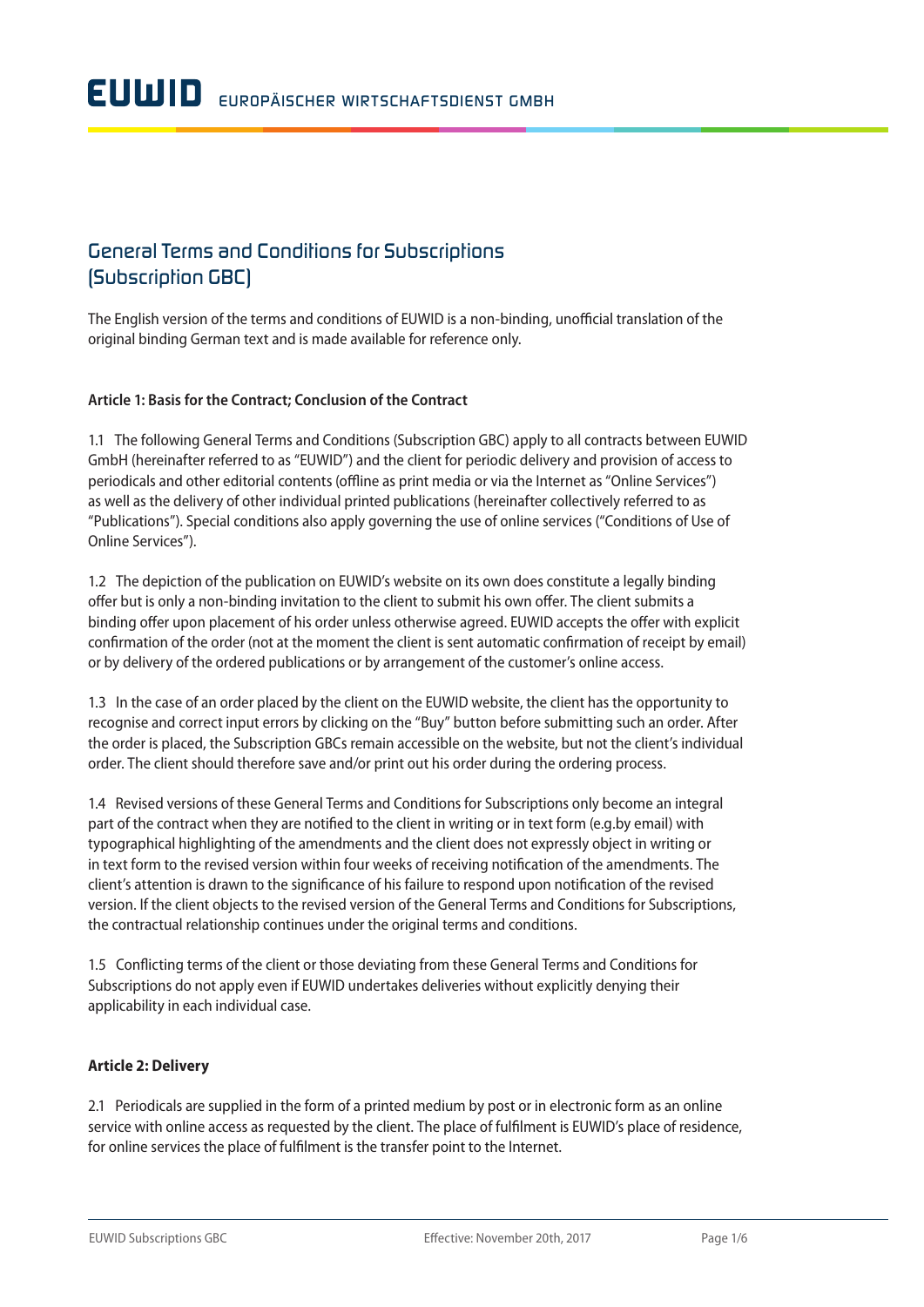2.2 Delivered publications remain the property of EUWID until the client has paid the full purchase price to EUWID. For online services, the right of revocation correspondingly applies for the rights of use.

#### **Article 3: Prices, Terms of Payment, Default**

3.1 The price for the respective publication is that stated in the respective current EUWID price list for this product. All quoted prices are subject to statutory value-added tax and any applicable shipping costs.

3.2 The client is invoiced for a subscription in advance at the beginning of the initial term of the subscription (6 months/1 year) and always 6 weeks before the beginning of all following subscription terms. All amounts are immediately due for payment without deduction upon receipt of the invoice.

3.3 If the client is in default of subscription payment for longer than one month and a period of grace of two weeks set by EUWID has also elapsed without payment, EUWID can then withhold further deliveries or bar the client's online access. EUWID will inform the client of this eventuality when setting the period of grace. The statutory regulations for default apply for all remaining eventualities.

3.4 EUWID will announce price changes for subsequent subscription periods in the publication concerned at least three months before they become applicable. Notwithstanding this, EUWID is entitled to adjust subscription prices in line with cost increases or reductions that have occurred with advance notice of 3 months. EUWID reserves the right to raise its prices even during a current subscription period when supplementary contents and/or functions are added to EUWID publications. Where a price is raised by more than 5%, the client is entitled to terminate, on the date the increase becomes applicable, the relevant subscription contract without notice. If the client does not exercise this right of termination, the subscription contract continues under the new terms and conditions. EUWID will draw the client's attention to these legal consequences upon notification of the price increase.

#### **Article 4: Rights of Use**

4.1 The individual articles, tables and other contents of EUWID printed publications and the EUWID online services are protected by copyright and are exclusively reserved for the client's own use and the use of the client's employees within the scope of the applicable licence. In addition to the following terms and conditions, the Terms and Conditions of Use for Online Services apply for the use of online services. EUWID reserves all rights to its publications and contents.

With regard to the published contents, without prior explicit written approval from EUWID, (whether in total or in part) the client is not entitled to

- duplicate, reprint, or save them on data carriers in any form;
- make them accessible in digital form in the client's own network (Intranet) even if this takes place within the client's company and/or group of companies;
- transfer them or make them accessible to third parties in any form (paper, image or data carrier, microfilms, Internet) (third parties also include independent facilities/affiliates and foreign companies as well as the parents and subsidiaries of a company) or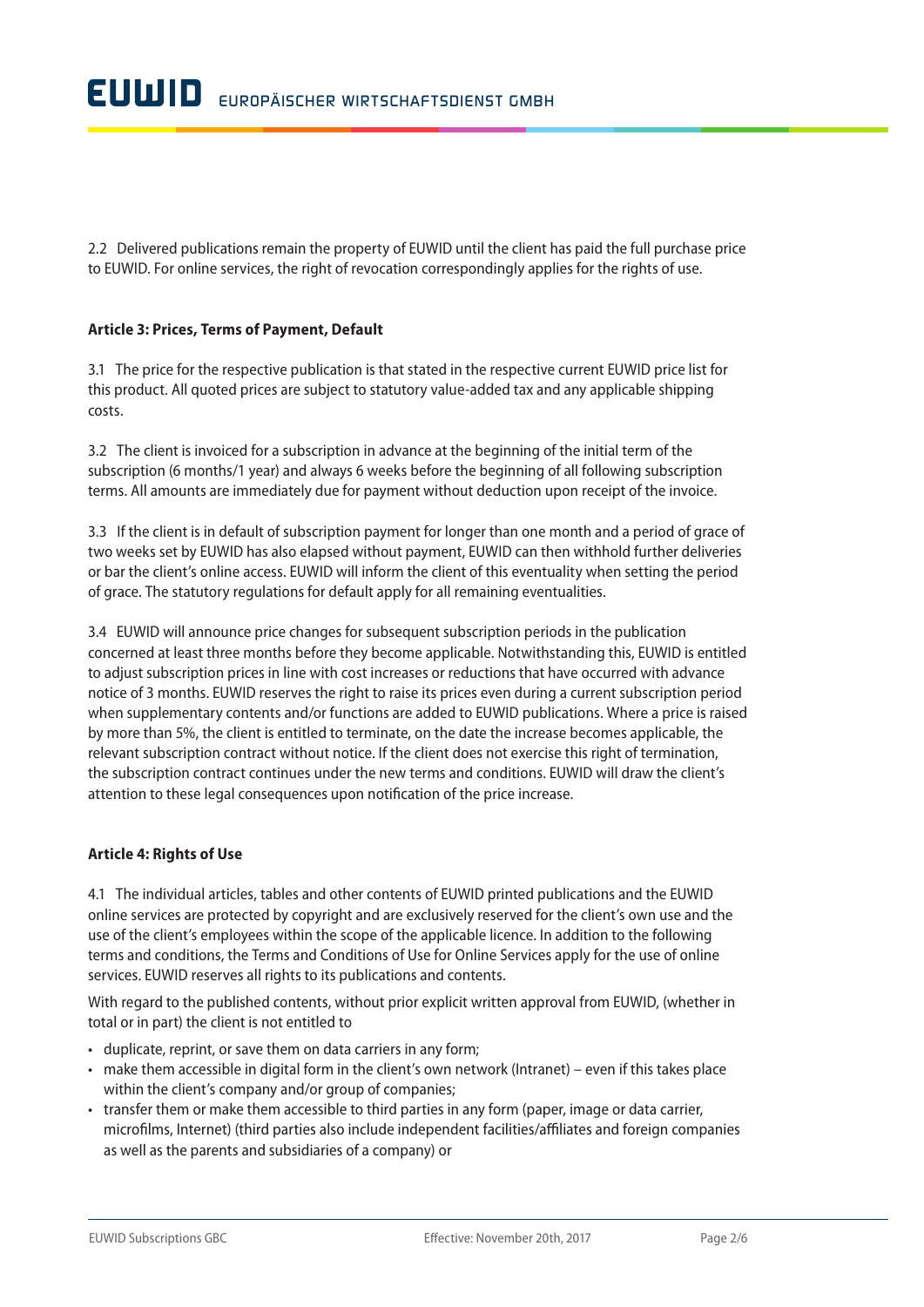• utilise or rework them in any other manner (e.g. by translation, processing, transformation, or rearrangement.

Copyright protection applies worldwide. Infringement of the copyright provisions represents a statutory violation which will entail prosecution under civil or criminal law.

4.2 Trademarks, logos, copyright notices and other notices on proprietary rights as well as any other distinguishing marks serving to identify EUWID and/or the authors and other notices may not be changed or removed from the contents (including print copies).

4.3 If the client culpably violates the aforementioned provisions, a contractual penalty of double the annual payment for the affected individual subscription will be due, taking into account possible claims for damages by EUWID, which remain expressly reserved.

#### **Article 5: Due diligence and Liability**

5.1 The articles, tables, and other contents published by EUWID are researched and produced applying the principles of press law and publishers' customary care and diligence.

5.2 Subject to journalistic due diligence (e.g. verification of research results), EUWID provides no guarantee for the contents' accuracy, integrity, relevance, or their usefulness for the client's specific purposes. EUWID can therefore not be held liable for the client's loss of profit or any other form of financial loss. If the client takes the contents provided by EUWID as the basis for his/her commercial decisions, he/she does so solely on the basis of his/her own entrepreneurial judgement and at his/her own risk. In particular, EUWID accepts no liability for damage or any other detrimental consequences suffered by the client as a result of reference to the price information published by EUWID in the client's own contracts with suppliers or customers.

EUWID's liability for gross culpability (intent and gross negligence) remains unaffected.

5.3 Furthermore, in all cases of contractual (also pre-contractual) and non-contractual liability, EUWID shall pay damages or reimburse futile expenses only to the following extent:

- a) in full in cases of intent, gross negligence, and assumption of a guarantee for the agreed characteristics;
- b) reimbursement to the extent of the foreseeable and typical damage in other cases only upon violation of an obligation essential to the contract, without which the objective of the contract would be endangered (cardinal obligation) and whose fulfilment the client may therefore reasonably rely on, though limited to the extent of the annual fee for the relevant individual subscription for all losses incurred during the contract year.

5.4 The statutory period of limitation for all client claims is one year. This does not apply to copyright claims made by third parties. The statutory limitation in each case begins in accordance with the statutory regulations and comes into effect – in the event of a maximum statutory expiration date – no later than five years from the formation of the claim. The statutory limitation of claims against EUWID arising from deliberate or grossly negligent breach of duty or from the assumption of guarantee remains unaffected.

5.5 Statutory liability for personal injury or product liability remains unaffected.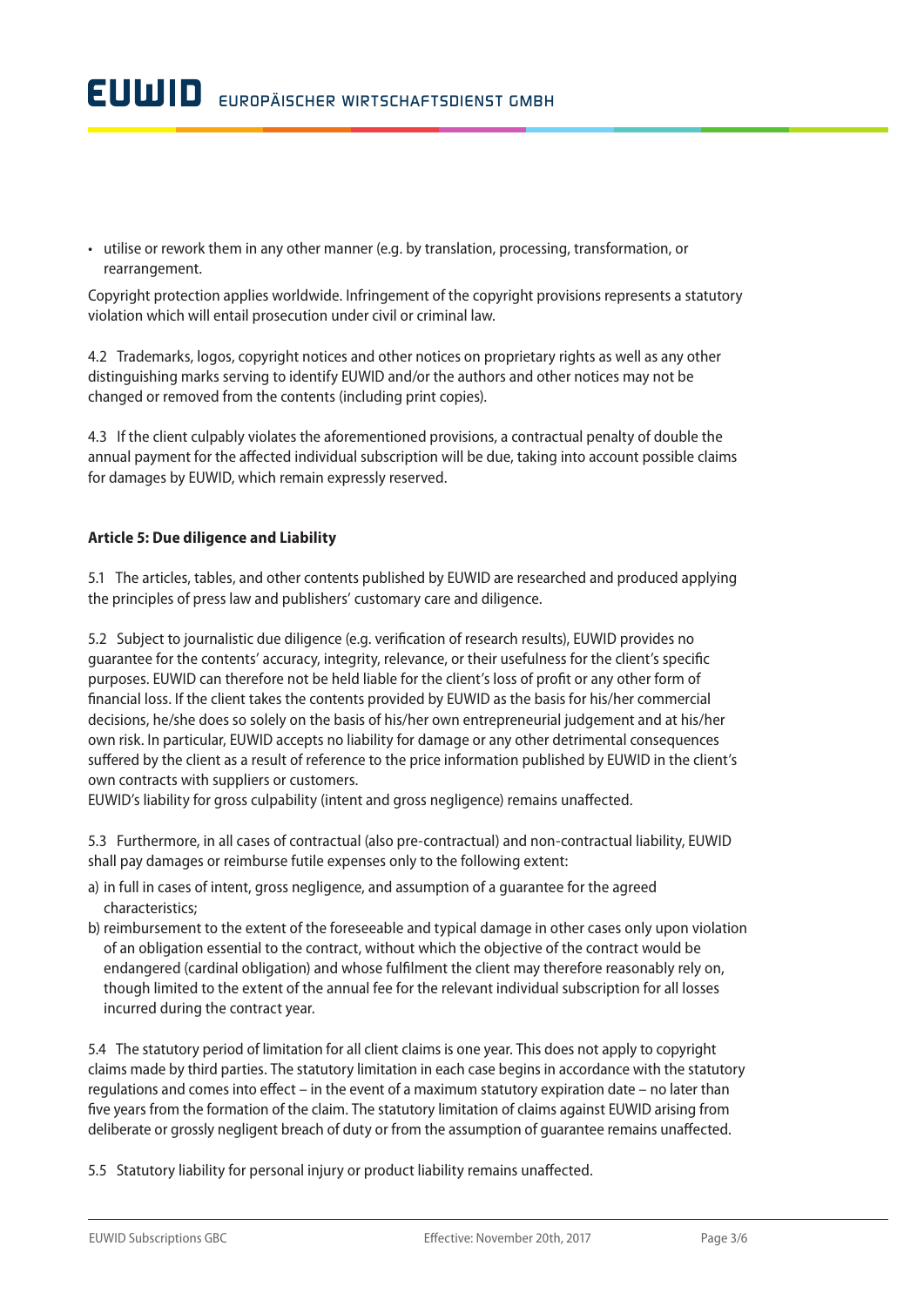#### **Article 6: Data Protection**

The required client data, especially client name and address, are stored, processed and employed for the purposes of fulfilling the contractual relationship between EUWID and the client, for fostering existing relations with the client, and for quality control and further development of the product. EUWID will not pass the data on to third parties for any other purpose.

Reference must also be made to EUWID's separate data protection declaration.

#### **Article 7: End of Contract, Termination**

7.1 The subscription begins upon conclusion of the contract, hence upon delivery of the first issue of a periodical or provision of online access at the latest, and includes all the editions appearing during the respective subscription period.

7.2 The subscription is automatically renewed for one year – even when the initial term is less than one year, e.g. 6 months – if it is not terminated 8 weeks prior to expiry of the respective subscription period.

7.3 A trial subscription (3 months) is automatically transformed into an annual subscription if it is not terminated at least 2 weeks prior to expiry of the trial term (the provision in Article 7.2 applies thereafter).

7.4 The right of termination for compelling reasons remains reserved. In the event of a violation of a contractual obligation, advance notice of termination with specification of a deadline must be given unless setting such a deadline is unreasonable for the terminating party. A compelling reason for extraordinary termination by EUWID shall be understood to exist in particular when the client has been in default of payment for more than one month or has infringed EUWID copyrights. A compelling reason for an extraordinary termination does not exist for the client in particular when his field of business is changed, a department is outsourced, or when an employee leaves the company.

7.5 Every contract termination must be made in writing to become effective. Decisive for compliance with a term of notice is the date of EUWID's receipt of notice of termination.

#### **Article 8: Concluding Provisions**

8.1 The laws of the Federal Republic Germany apply exclusively and under exclusion of the UN Convention on Contracts for the International Sale of Goods.

8.2 Exclusive place of fulfilment and jurisdiction for all disputes from and in connection with the contract is Gernsbach, Germany. EUWID also has the right to take legal action at the legal domicile of the client or at any other place of jurisdiction in accordance with national or international laws.

8.3 Insofar as individual provisions of these General Terms & Conditions do not or no longer conform to the current legal position or are or become unfeasible, the legal validity of the remaining provisions remains unaffected.

\*\*\*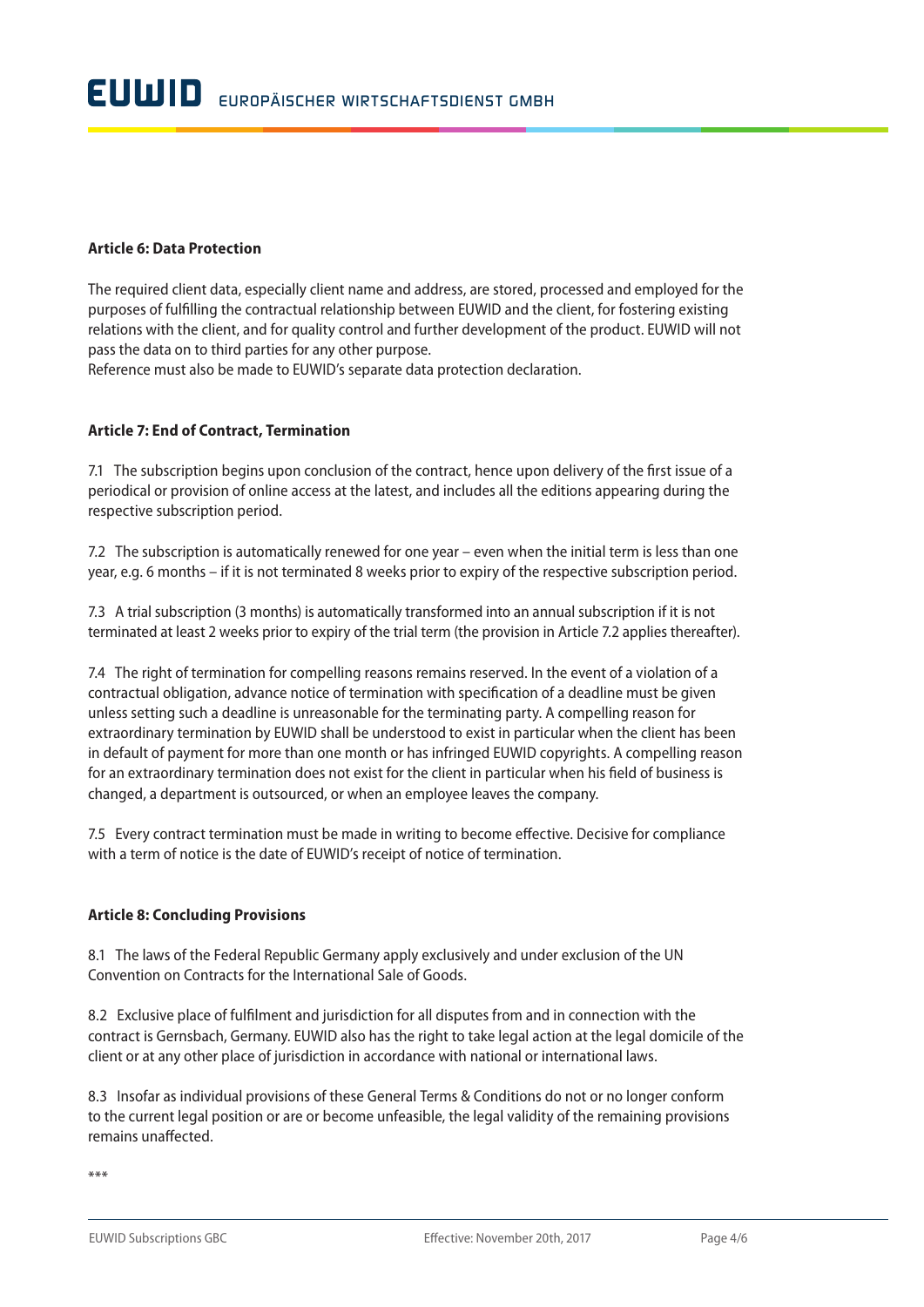## **Special Conditions for the Use of Online Services (Conditions of Use of Online Services)**

#### **Article 1: Application Area**

These conditions of use for online services are supplementary to the Subscription GBCs in relation to access to and utilisation of the publications and contents provided in online databases by EUWID, especially for periodic receipt of periodicals (hereinafter referred to as "Conditions of Use of Online Services").

#### **Article 2: Online Access and Availability**

2.1 The client must register on the EUWID website for provision of access to the online services. The client vouches for the completeness and integrity of the data he supplies. If the client transfers data to EUWID that applies to a particular or determinable person (particularly data relating to authorised employees), the client bears sole responsibility for ensuring that the person concerned has consented to this transfer and processing of his data or that appropriate statutory authorisation exists.

2.2 The client – in cases of subscriptions for multiple persons – and the users covered by his licence obtain password-protected access to the online services via the Internet by entering the access data (user name and password) selected upon registration. The client is responsible for provision of the technical means for accessing, opening, and displaying the online services, particularly with respect to the necessary hardware and software as well as connection to the Internet.

2.3 The client is obliged to keep the access data secret and prevent unauthorised use of the online services by third parties. The client shall take all reasonable precautions to prevent unauthorised use of the online services by third parties.

2.4 If the client becomes aware of misuse of any access data, he shall notify EUWID immediately. If misuse is suspected, EUWID reserves the right to temporarily bar the client's and the licensed users' access to the online services until the access data has been changed. This does not affect EUWID's other rights.

2.5 EUWID is entitled to employ protective systems to safeguard the legitimate use of the contents of its online services (in their entirety or only for individual contents or publications).

2.6 The online services on the EUWID website are generally available to the client 24 hours a day, 7 days a week, with an availability of 95% per calendar month. Periods of unavailability due to announced maintenance work or technical malfunctions outside EUWID's sphere of responsibility, e.g. Internet connection beyond EUWID's exchange node, are not taken into account.